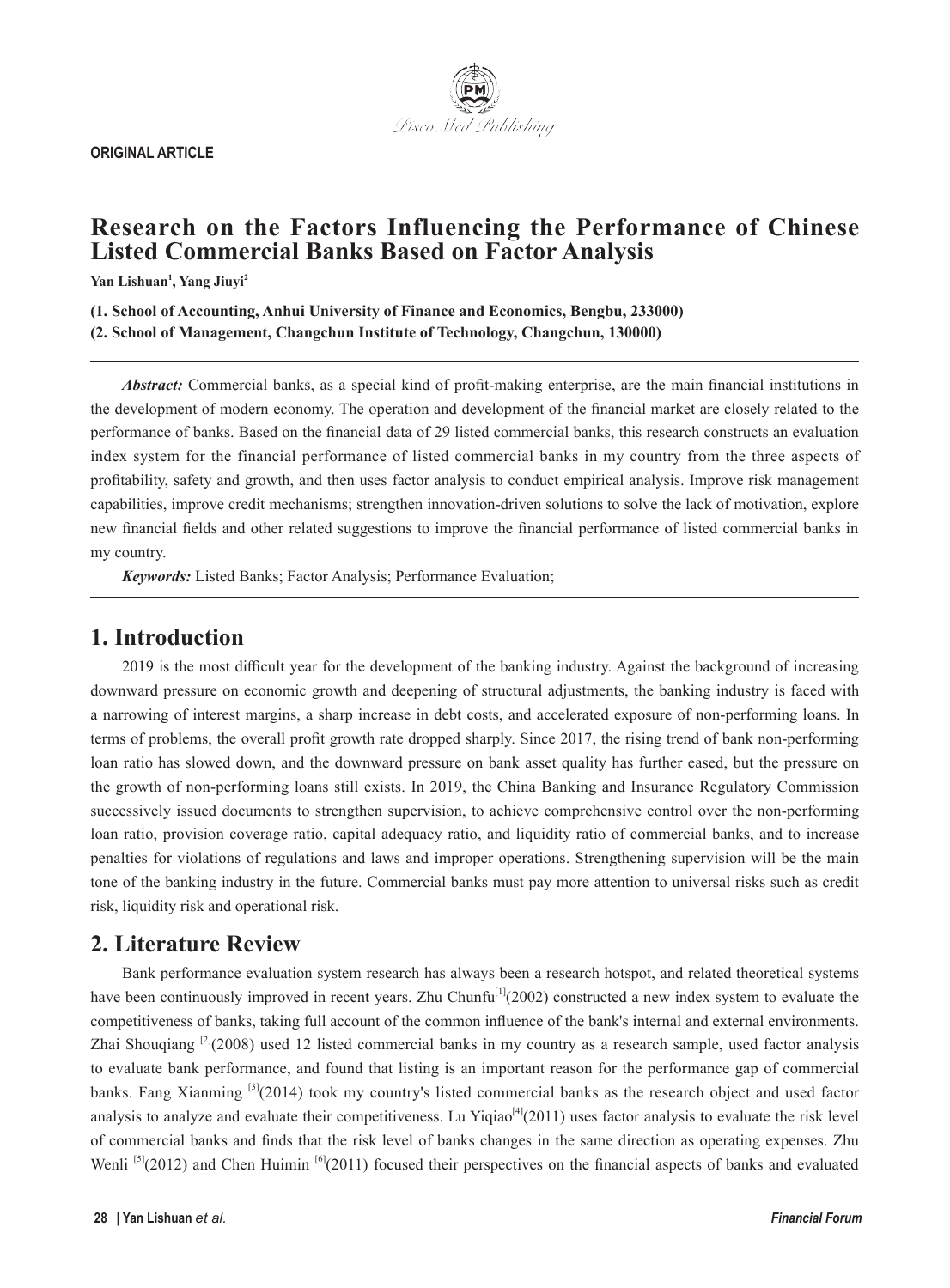the financial competitiveness of commercial banks based on factor analysis. Chen Jingpu's [7](2014) research body expanded from banks to all A-share listed financial companies and used factor analysis to measure the financial performance of these companies.

## **3. Index System Construction**

### **3.1 Index selection**

The selection of indicators should be analyzed from the three perspectives of profitability, safety, and growth. There are a total of 9 data indicators for analysis. Among them, the indicators selected from the perspective of profitability are: total asset net interest rate  $(X_1)$ , return on net assets  $(X_2)$ , business Profit margin  $(X_3)$  and cost-to-income ratio  $(X_4)$  are four indicators. Non-performing loan ratio  $(X_5)$ , provision coverage ratio  $(X_6)$  and leverage ratio  $(X_7)$ are selected from the perspective of safety, which are selected from the perspective of growth The net profit growth rate  $(X_8)$  and the net asset growth rate  $(X_9)$ . The data comes from the wind financial database.

### **3.2 Standardized Processing**

In the above-mentioned index system that constitutes the evaluation of the bank's operating performance level, except for the two cost-based indicators, the remaining indicators are all profit-based. In order to solve the problem of the impact on the model caused by the differences between different indicators, the indicators are first standardized to make the indicators uniform.

First, construct a matrix, denote the i-th research object by  $X_i$ , denote the j-th data index by  $X_i$ , and denote the j-th index value of the i-th evaluation object by  $X_{ii}$ , thereby obtaining the initial matrix X.

By using the 0-1 standardized processing method, the following formula is obtained:

Cost index: 
$$
x^*_{ij} = \frac{M_j - x_{ij}}{M_j - m_j}
$$
  
\nProfit indicator:  $x^*_{ij} = \frac{x_{ij} - m_j}{M_j - m_j}$ 

Among them,  $M_i = \max\{x_{ij}\}, m_i = \min\{x_{ij}\}\$ . After the variables are processed, they all obey the 0-1 distribution。

#### **3.3 Descriptive Statistics**

A descriptive analysis of the indicator data of the above 29 listed commercial banks from a macro perspective. First, the average non-performing loan ratio of these commercial banks is 1.46%, which is far below the 10% baseline. The lowest is Bank of Ningbo, which is 0.78%, the highest is Jiangyin Bank, which is 2.15%. It can be seen that the non-performing loan ratio indicators of various banks are controlled reasonably. Secondly, the average leverage ratio of the aforementioned commercial banks is 6.67%, which is greater than the 4% standard line and meets the minimum requirements of the China Banking Regulatory Commission. From the perspective of asset return indicators, the weighted average return on net assets ranked first at the Bank of Ningbo, at 18.72%; and at the bottom was Bank of Qingdao at 12.72%. Through profit growth indicators, it is found that Bank of Ningbo has the fastest growth rate with 19.93%, and the slowest growth rate is Minsheng Bank.

### **4. Factor Analysis**

### **4.1 Common factor extraction**

The common factor extraction is performed by using the orthogonal rotation factor of the maximum variance, and the eigenvalues of the extracted m principal components should be greater than 1. If the eigenvalue is less than 1, the interpretation strength of the principal component is lower than the average interpretation strength of directly using an original variable. Generally, when the eigenvalue of the principal component is greater than 1 and the cumulative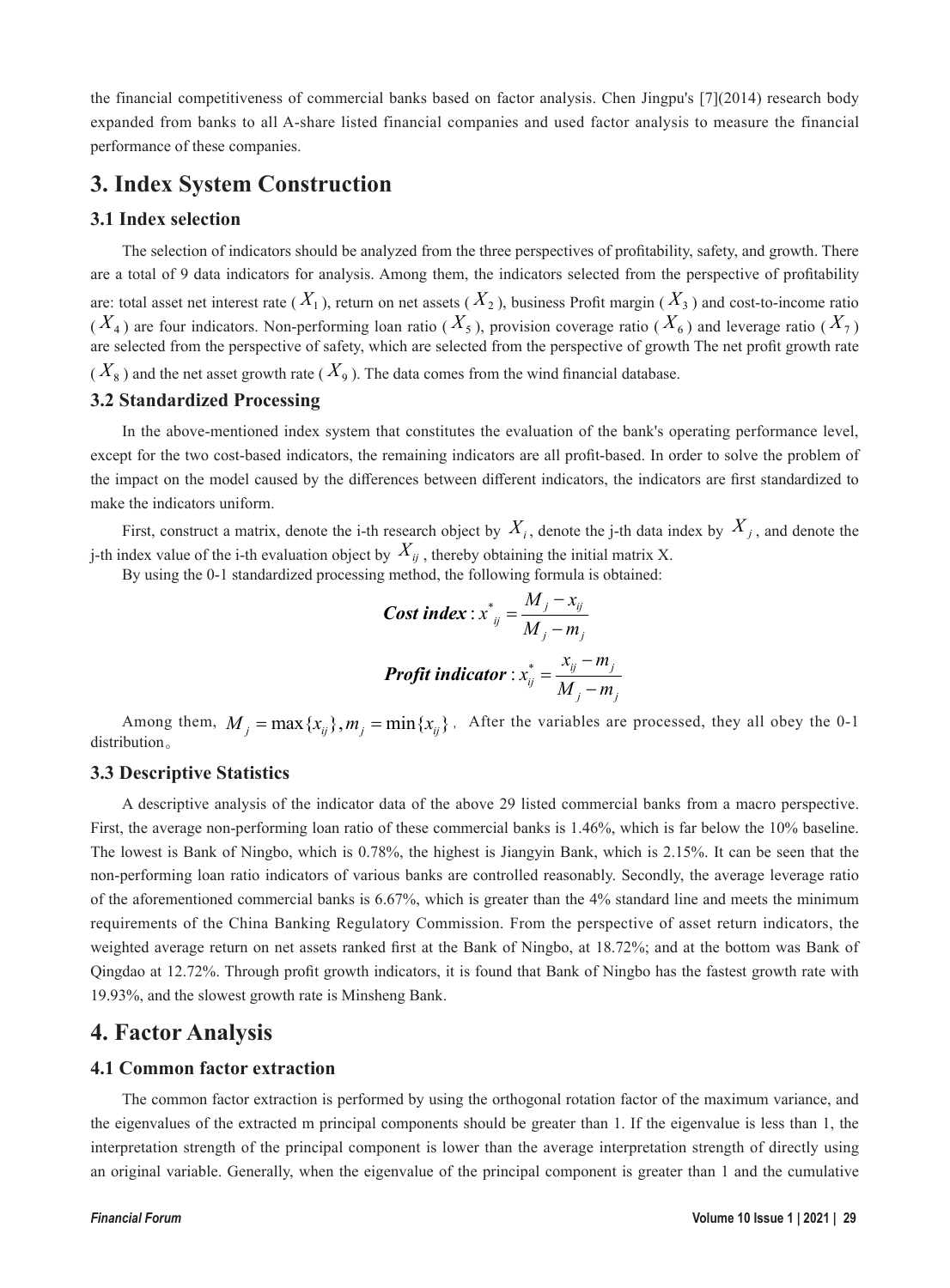contribution rate exceeds 80%, it can reflect most of the information of the research object. Extracting three common factors, the cumulative variance contribution rate is 80.026%, indicating that these three common factors can well explain the information of the original 9 indicators 80.026%. Therefore, choosing these three common factors can more fully reflect the selected The operating performance level of listed banks. The initial eigenvalues of the three common factors are 3.990, 2.169, 1.044, and the new eigenvalues obtained by rotation are 3.530, 2.521, and 1.151 respectively $|8\rangle$ .

### **4.2 Rotation and naming of factor loads**

The third step is to rotate the factor loading of the sample data according to the principle of maximizing variance, which can better explain the economic meaning of the common factor. According to the rotated factor loading matrix table, it is found that three common factors can be extracted, because component 1 is in the net Profit growth rate and net asset growth rate have a large load, so component 1 is called growth factor, reflecting the growth level of listed commercial banks; component 2 has a large load on total asset net interest rate and operating profit margin, so Component 2 is called the profit factor, which reflects the profitability of listed commercial banks; Component 3 has a relatively large leverage ratio, so it is named the safety factor, which reflects the risk level of listed commercial banks.

#### **4.3 Factor score**

Finally, F1, F2, and F3 are used to represent the scores of growth factor, profit factor and safety factor, and the following formula can be obtained from the eigenvalue and rotation component matrix:

$$
F_1 = 0.103X_1 + 0.105X_2 - 0.058X_3 + 0.218X_4 - 0.196X_5 + 0.286X_6
$$
  
+ 0.065X<sub>7</sub> + 0.227X<sub>8</sub> + 0.267XX<sub>9</sub>  

$$
F_2 = 0.217X_1 + 0.287X_2 + 0.380X_3 - 0.354X_4 - 0.070X_5 - 0.039X_6
$$
  
+ 0.006X<sub>7</sub> - 0.050X<sub>8</sub> - 0.115X<sub>9</sub>  

$$
F_3 = -0.147X_1 + 0.347X_2 - 0.064X_3 + 0.119X_4 + 0.027X_5 + 0.119X_6
$$
  
+ 0.862X<sub>7</sub> - 0.078X<sub>8</sub> + 0.061X<sub>9</sub>

Based on the above expression, and then taking the proportion of the variance contribution rate of each main factor as the weight, the final comprehensive score is calculated as:

 $F = 55.39\%F_1 + 30.11\%F_2 + 14.49\%F_3$ 

By analyzing the growth factor scores, it is found that the growth level of banks is from low to high in order of joint-stock banks, state-owned banks, rural banks, and city banks. By analyzing the profit factor scores, it is found that the profitability of banks from low to high is regarded as rural banks, Joint-stock banks, city banks, state-owned banks. Among them, Jiangyin Bank, Bank of Hangzhou, and Ping An Bank have low profit levels, with the lowest profit factor score of Jiangyin Bank being -0.0985; while China Merchants Bank, Construction Bank and Industrial and Commercial Bank have higher profit levels, with the highest profit factor score of China Merchants Bank 0.5132. Finally, by analyzing the scores of the safety factor, it can be seen that the anti-risk ability of the bank's operations is rural banks, joint-stock banks, city banks, and state-owned banks in descending order. Among them, Jiangyin Bank, Construction Bank and Industrial and Commercial Bank of China scored the highest.

Judging from the ranking results, Bank of Ningbo has the best financial performance in 2018, ranking first among the 29 commercial banks in terms of comprehensive score, and the growth factor of 0.7628 is also at a relatively high level, which shows that Bank of Ningbo has a better development prospect , But you need to pay attention to the level of risk, you can reduce the rate of non-performing loans by optimizing capital institutions, thereby improving risk resistance. Ping An Bank's financial performance was the worst, with a comprehensive score of only 0.1386, and its profit factor and safety factor scores were also at a low level, indicating that there were certain problems with its credit granting. We should make full use of superior resources, find high-quality customers, reduce the rate of non-performing loans, and improve the level of internal risk management.